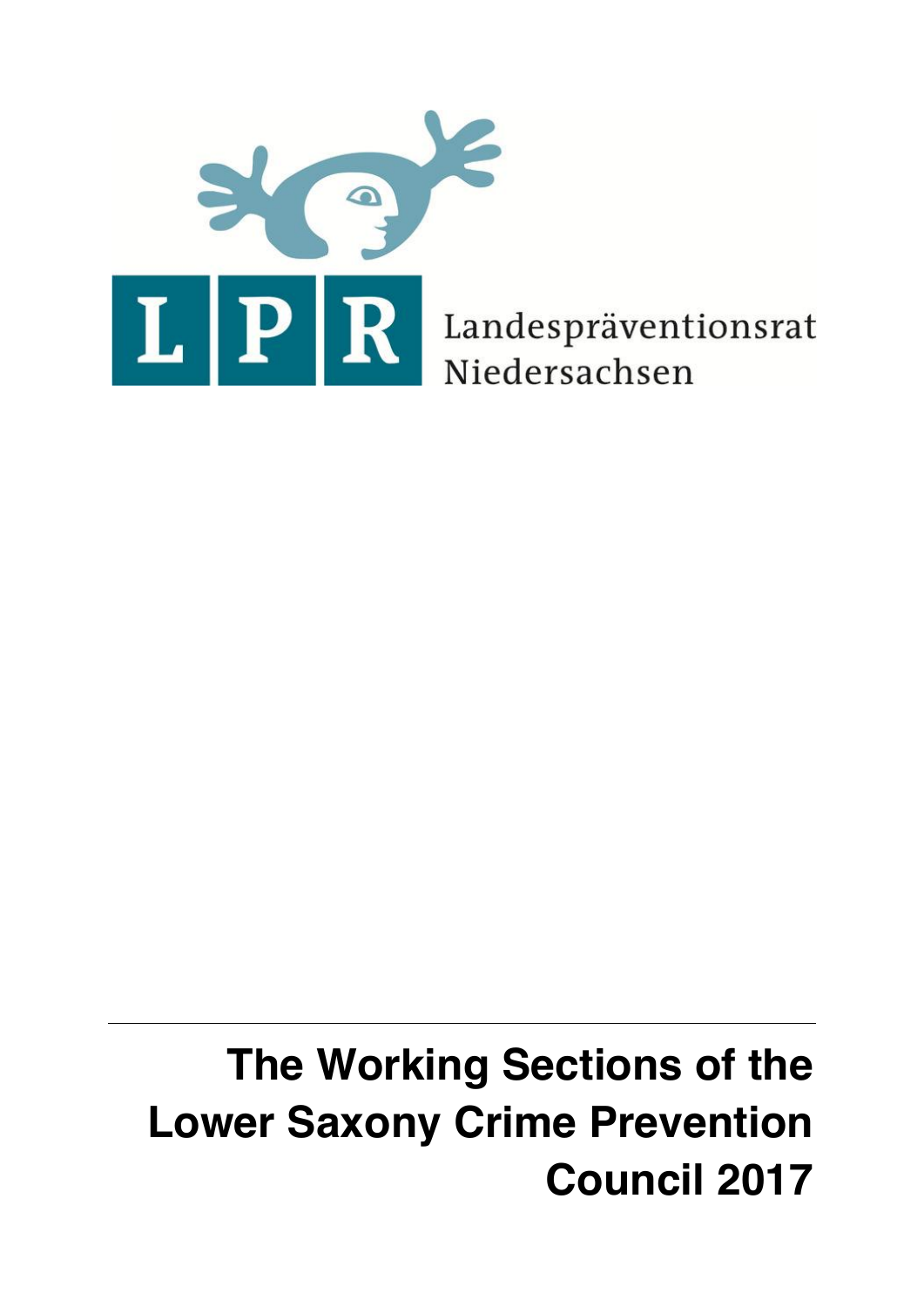The main task of the CPC is to strengthen the municipalities in Lower Saxony in the field of crime prevention. In particular the CPC is supporting the work of crime prevention councils and networks at the municipal level. Among the services provided are:

- on-site consulting on issues relating to the establishment and maintenance of a local crime prevention council, including moderating events and workshops;
- implementation of the Communities That Care (CTC) –strategy, including training for local coordinators, a bi-annual state-wide school survey and a registry of promising and effective prevention programmes (Green List Prevention);
- funding programms for local crime prevention bodies;
- organizing congresses, knowledge exchange and providing network opportunities;
- managing the state-wide partnership about security in urban planning

The working section "Municipal Prevention" is chaired by **Frederick Groeger-Roth**



Fon: +49.511.120-8727

Email: [frederick.groeger-roth@mj.niedersachsen.de](mailto:frederick.groeger-roth@mj.niedersachsen.de)

Url: <http://lpr.niedersachsen.de/nano.cms/kommunale-praevention>

<http://www.ctc-info.de/>

[http://www.gruene-liste-praevention.de/nano.cms/datenbank/](http://www.gruene-liste-praevention.de/nano.cms/datenbank/%20%09%09information)  **[information](http://www.gruene-liste-praevention.de/nano.cms/datenbank/%20%09%09information)** 

<http://www.ctc-network.eu/>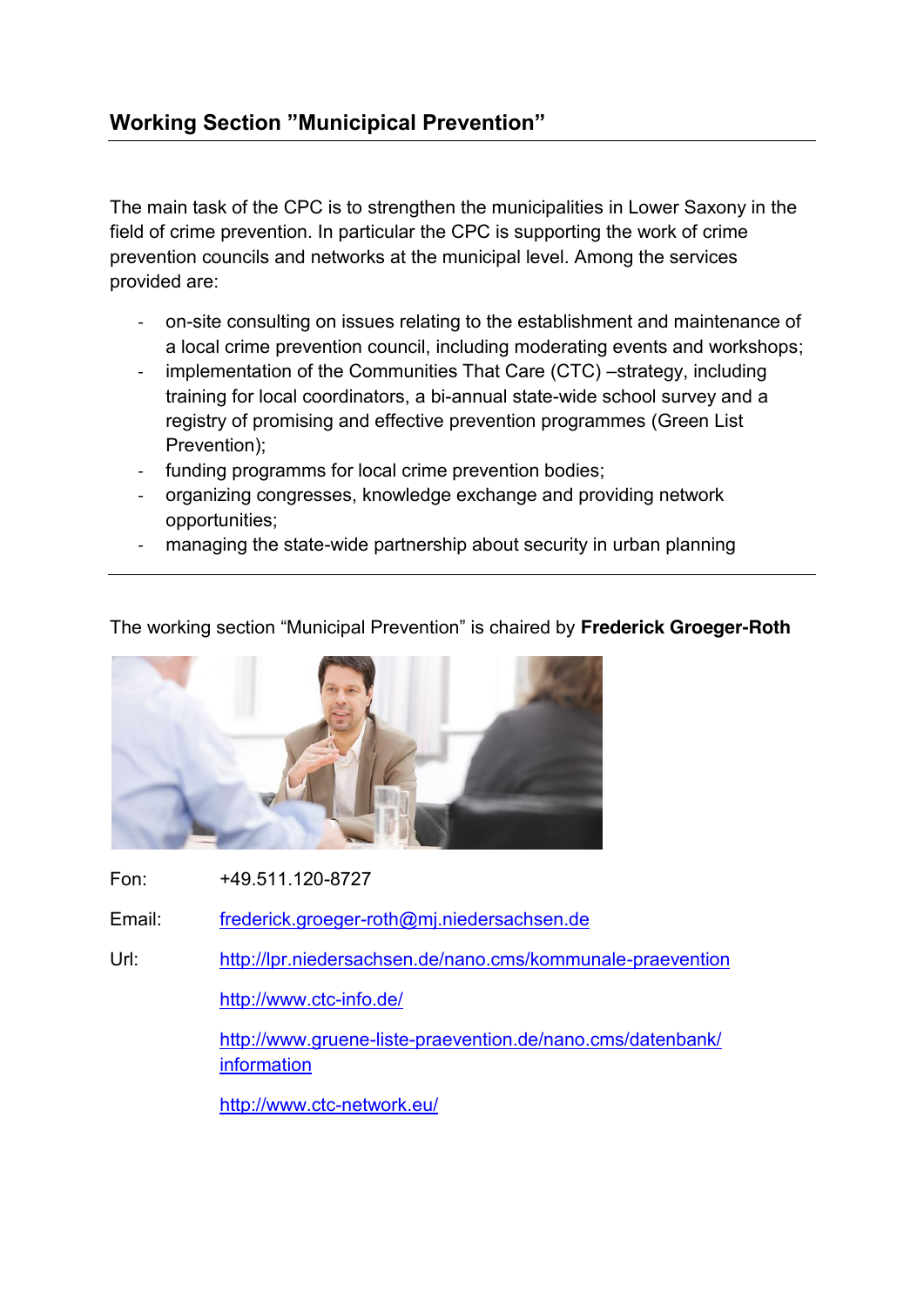# **Working Section "Focal Point of Coordination of Combating Domestic Violence"**

The main task of the "Focal Point of Coordination of Combating Domestic Violence" in Lower Saxony in the field of crime prevention is to implement the "Action plan of combating intimate partnership violence in Lower Saxony". Therefore the "Focal Point of Coordination of Combating Domestic Violence"

- supports networking of practitioners working with victims of domestic violence
- organizes and supports further education for practitioners and professionals in criminal cases of domestic violence
- disseminates all available information about combating domestic violence to practitioners, professionals and networks
- develops measures for intervention and prevention in cases of domestic violence including high-risk-cases

The working section "Focal Point of Coordination of Combating Domestic Violence" is chaired by **Isabell Plich**



Url:

Fon: Email: +49.511.120-8705 [isabell.plich@mj.niedersachsen.de](mailto:isabell.plich@mj.niedersachsen.de) [http://lpr.niedersachsen.de/nano.cms/koordinierungsstelle](http://lpr.niedersachsen.de/nano.cms/koordinierungsstelle-haeuslichegewalt?XA=details&XID=34)[haeuslichegewalt?XA=details&XID=34](http://lpr.niedersachsen.de/nano.cms/koordinierungsstelle-haeuslichegewalt?XA=details&XID=34)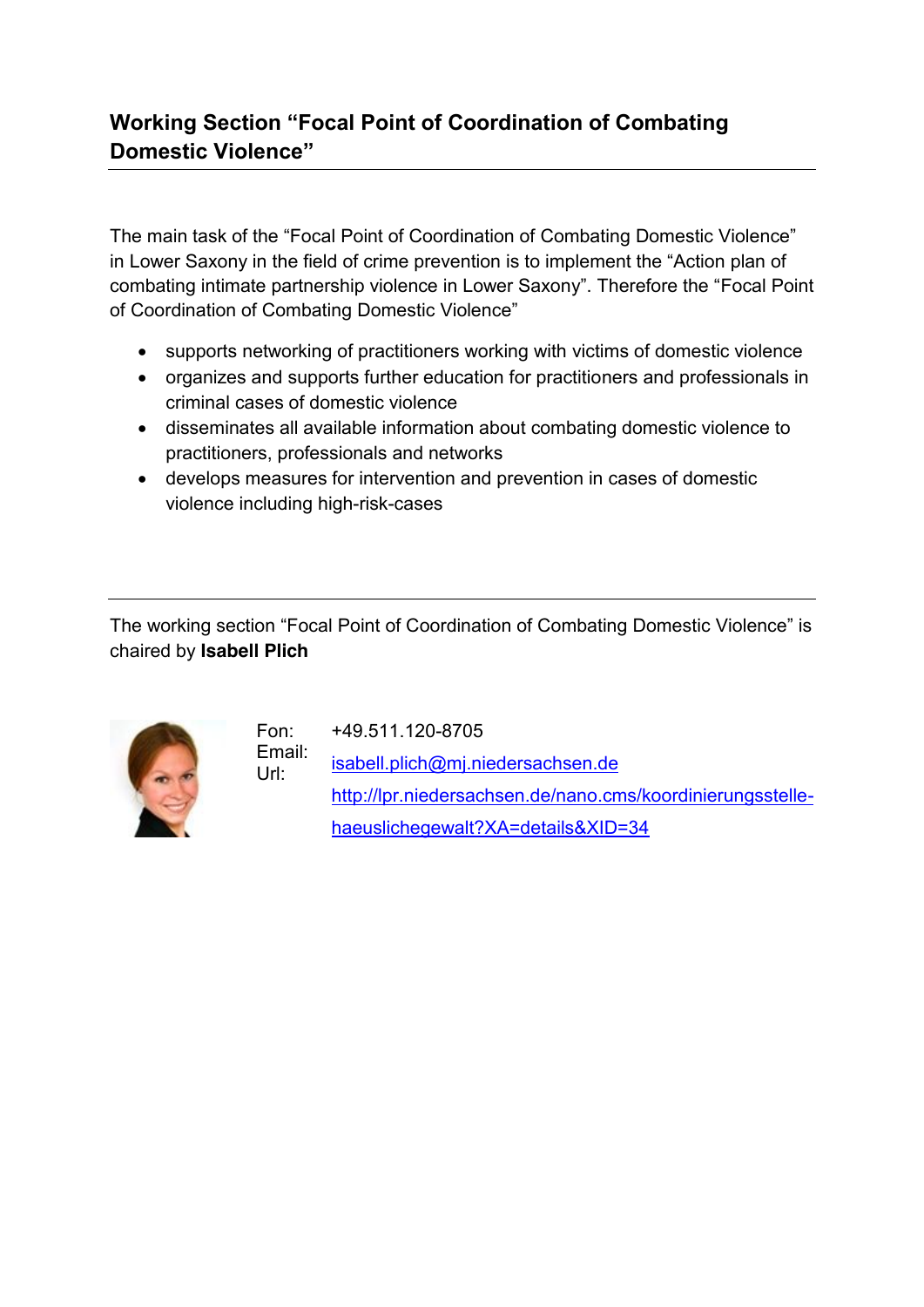# **Working Section "Coordination Centre of the Programme against Right-Wing Extremism - for Democracy and Human Rights" of Lower Saxony**

The various schemes taken throughout the federal state against right-wing extremism and the support of democracy and human rights are consolidated with the "Programme against Right-Wing Extremism - for Democracy and Human Rights" of Lower Saxony.

Included are measures to strengthen skilled personnel, help towards drop/out, actions to avoid entrance into the right-wing scene, the transmission of democratic values, family support, the commitment to open mindedness within the institutions and the development and extension of victim support.

In addition the networking is to be expanded and the civil societies are to be involved stronger. An accompanying scientific evaluation supports the continuous, qualitative optimisation of the projects and activities fighting against right-wing extremism and supporting democracy and human rights in Lower Saxony.

An essential component towards the implementation of this programme is the Coordination Centre at the Crime Preventions Council which has the following responsibilities:

- professional network control
- encouragement for continuous progress of the current and development of new activities
- public relations
- inclusion of civil society participants

The working section is chaired by **Thomas Müller**



Fon: Email: Url: +49.511.120-8723 [thomas.mueller@mj.niedersachsen.de](mailto:thomas.mueller@mj.niedersachsen.de) [http://lpr.niedersachsen.de/nano.cms/koordinierungst](http://lpr.niedersachsen.de/nano.cms/koordinierungstelle-landesprogramm-gegen-rechtsextremismus) [elle-landesprogramm-gegen-rechtsextremismus](http://lpr.niedersachsen.de/nano.cms/koordinierungstelle-landesprogramm-gegen-rechtsextremismus)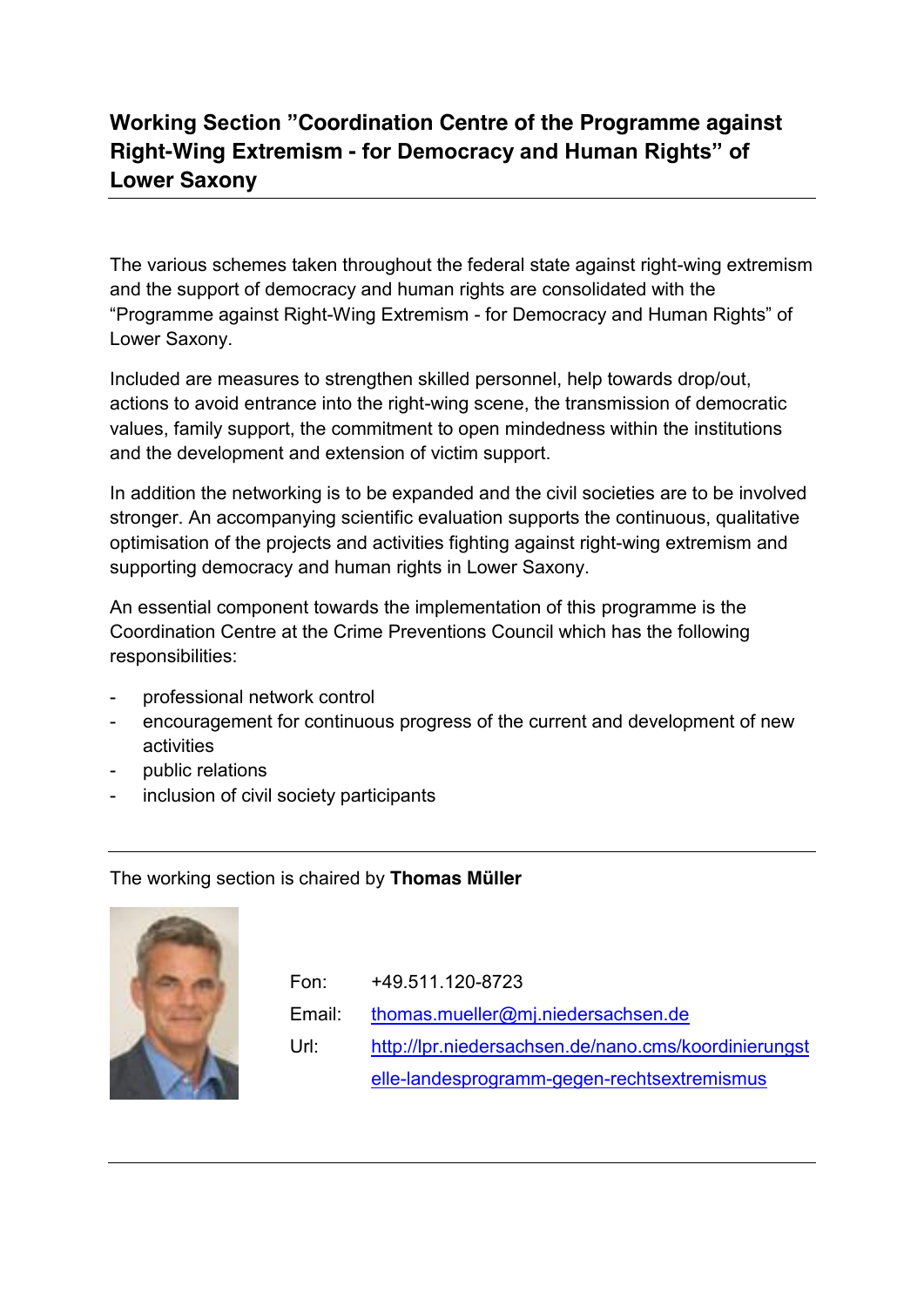# **Working Section "Fachstelle Opferschutz (Specialist Unit for Victim Protection)"**

In a constitutional democracy victims of crime have the right of access to justice, information, protection and support. "Specialist Unit for Victim Protection" is intended to ensure those rights for all victims of crimes as well as the statutory provision in the directive 2012/29/EU. The main task of "Specialist Unit for Victim Protection" is the implementation of those rights on the level of Lower Saxony in the following fields of work:

- Information, Counselling and Support: Instigation of the Website <http://en.opferschutz-niedersachsen.de/nano.cms/wir-ueber-uns>
- Protection and Attendance: advancement of the comprehensive psychosocial court assistance and first aid in cases of psychic trauma in Lower Saxony
- Participation: advancement of autonomously forensic conservation of evidence
- Ensure Compensation: advancement of measures of compensation
- Access to justice, Research and Prevention: monitoring of the situation in Lower Saxony compared to international and national directives and conventions; sensitization and further education of all professions working in the criminal proceedings for special needs of victims and advancement of measures of prevention

The working section "Fachstelle Opferschutz (Specialist Unit for Victim Protection)" is chaired by **Dagmar Freudenberg**



Fon: Email: Url: +49.511.120-8706 [dagmar.freudenberg@mj.niedersachsen.de](mailto:dagmar.freudenberg@mj.niedersachsen.de) <http://www.opferschutz-niedersachsen.de/nano.cms>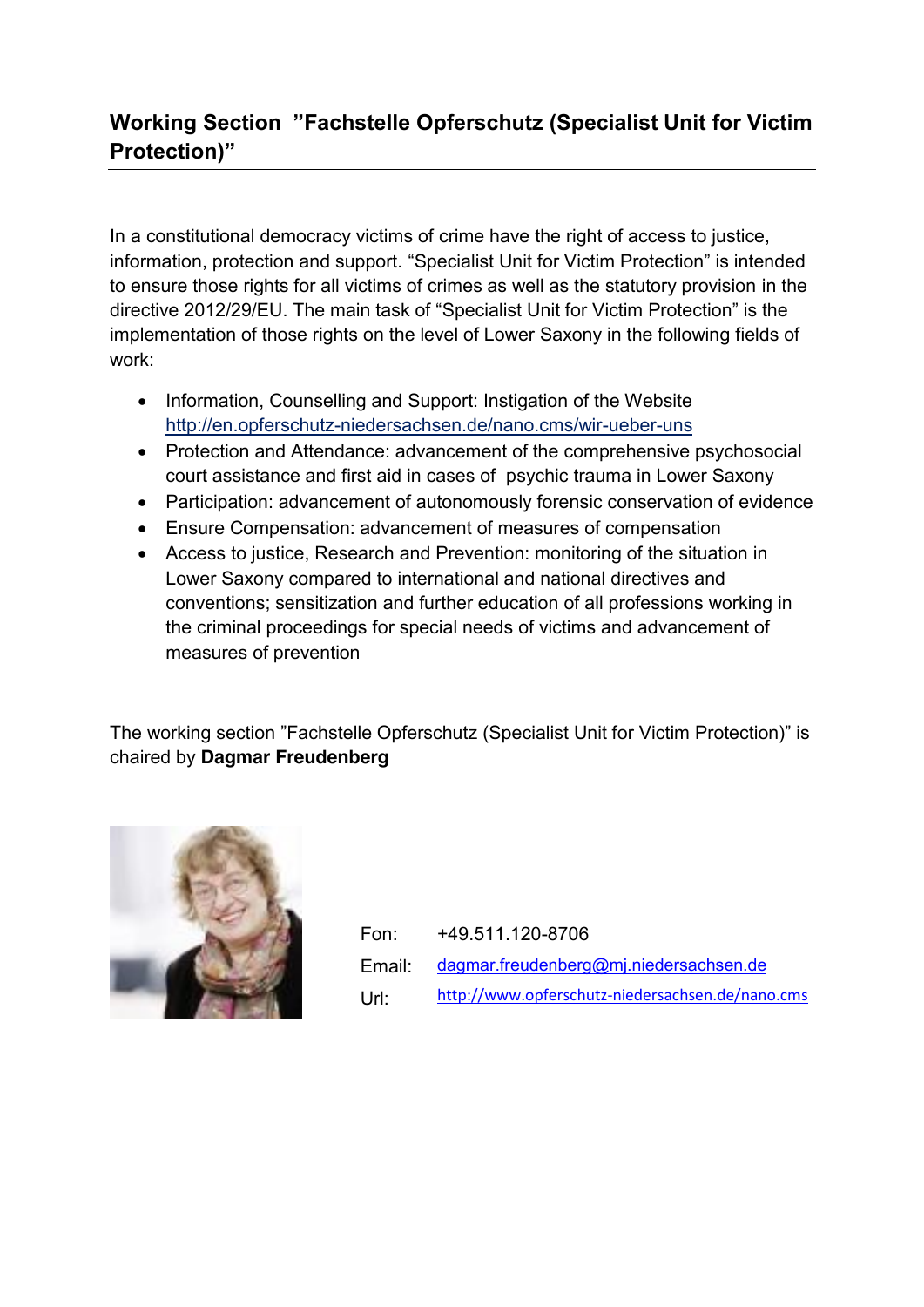## **Working Section "Democracy Centre of Lower Saxony"**

## What is a Federal State Democracy Centre?

In 2007, the Federal Ministry for Family Affairs, Senior Citizens, Women and Youth, in close cooperation with the Federal State governments, started to support the development of regional advice networks which would link the advice and support services on the ground. For instance, victims' counselling services support people affected by right-wing violence in coping with the fallout from the experience. Additional services include mobile counselling teams and exit counselling services. The advice networks incorporate experts from government sectors and areas of civil society such as youth social work, the police, the judiciary, psychology, science, churches, government departments and ministries.

In each of the 16 federal states, a regional coordination centre was established, either in a state ministry or in an expert body. Since then, these have been collating the information about the areas of competence of the experts in the government and non-governmental facilities within the federal states in their work against right-wing extremism, racism and anti-Semitism.

Within the scope of the federal programme "Live Democracy!", the existing regional coordination centres are to be further developed into Federal State Democracy Centres. The development and expansion of democracy centres is intended primarily to help strengthen the democratic culture in the federal state in question and thus in society at large. To this end, their essential profile in terms of their advice and prevention work and their promotion of democracy is to be further developed. The aim is to establish Federal State Democracy Centres as points of contact especially for those involved in the "Live Democracy!" programme and to create a sustainable advice, information and networking structure at federal state level.

### Advice for people affected

The Federal State Democracy Centres ensue that a wide spectrum of advisory services are provided for those working against right-wing extremism and groupbased hostility. This covers in particular mobile counselling, victims' counselling and exit counselling. Taking into account existing structures and possibilities and regionally specific requirements and needs, this may also include advisory services dealing with other forms of phenomena that are antidemocratic, violent or hostile to the rule of law.

The **mobile counselling teams** provide support in crisis situations in which both the people affected and the contact partners on the spot require expert support, providing expert advice and help. There are all sorts of occasions on which they are required to advise. The counsellors, for example, support people who have suffered racist attacks because of their origin. Teachers and head teachers who are concerned about the spread of extreme right-wing attitudes in the playground or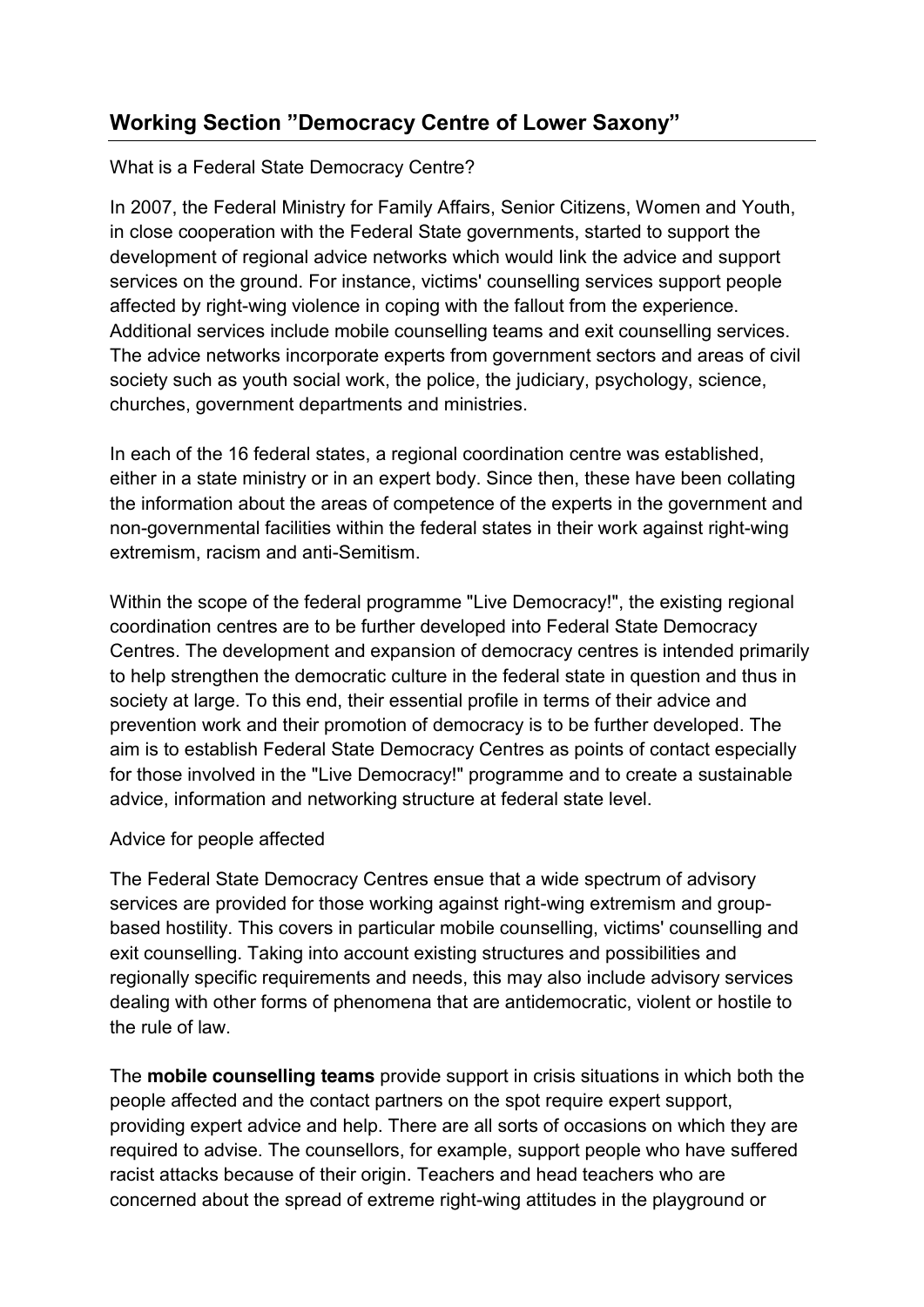parents who are afraid that their son or daughter could be a member of a right-wing extremist organisation can also turn to the mobile counselling teams for support.

The **victims' counselling** services help those who have been the object of rightwing extremist, racist or anti-Semitic incidents to cope with the tangible and intangible consequences of such acts. They pursue a low-threshold, open-minded and partisan approach and provide support that will help people to help themselves.

The **distancing and exit counselling services** are aimed at people who wish to move away from the sphere of influence of anti-democratic, violent groups. Relatives can also make use of these services.

The working section ""Democracy Centre of Lower Saxony"" is chaired by

## **Dr. Bettina Doering**



|      | Fon: +49.511.120-8712                      |
|------|--------------------------------------------|
|      | Email: bettina.doering@mj.niedersachsen.de |
| Url: | https://www.demokratie-                    |
|      | leben.de/en/bundesprogramm/ueber-          |
|      | demokratie-leben/demokratiezentren.html    |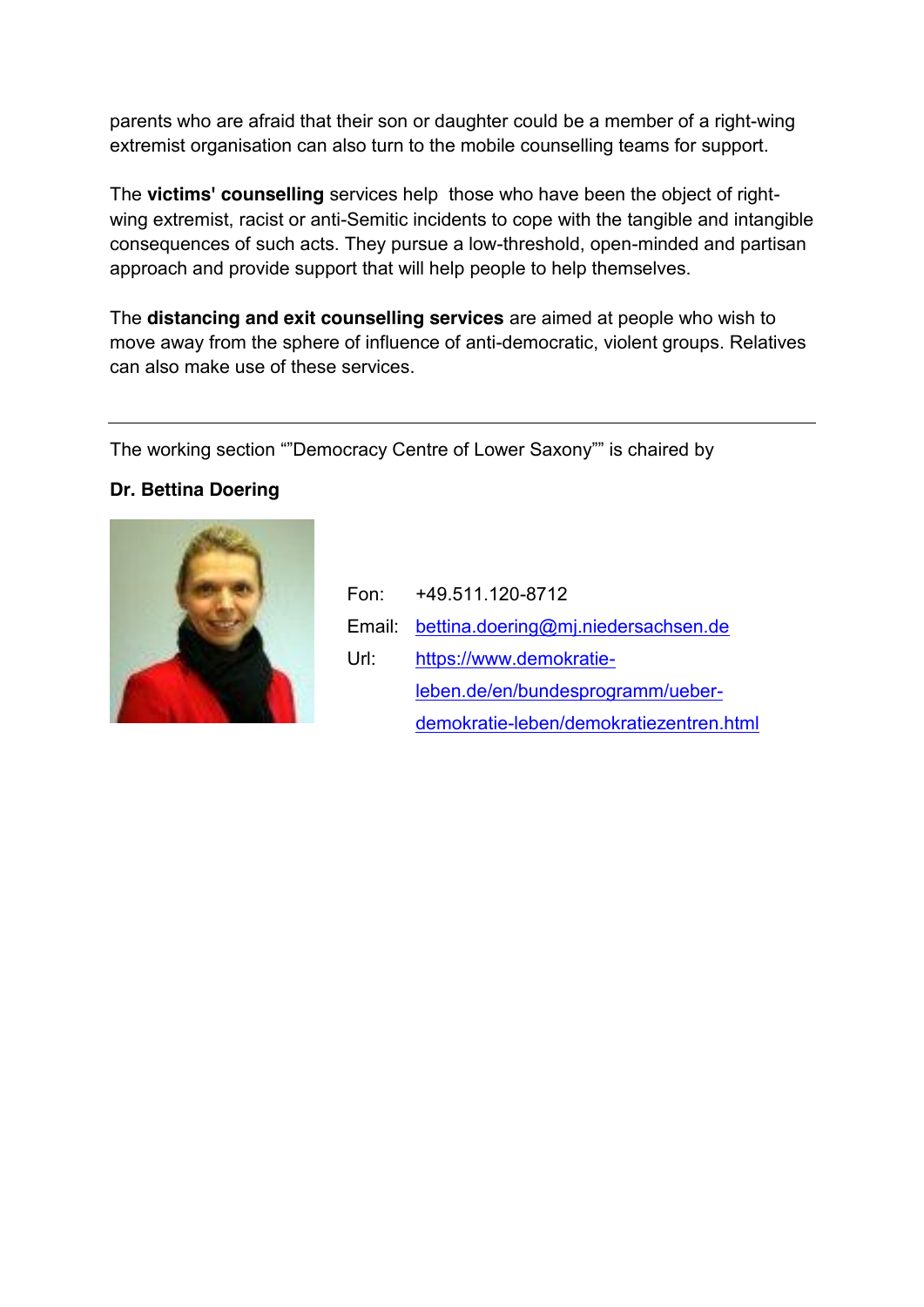## **Working Section "Prevention of Salafist Radicalisation and Anti-Islamic Racism"**

The main task of the Working Section is to support local Councils of Crime Prevention and other municipal as well as local non-governmental stake-holders in coping with religiously motivated Extremism and radicalization, and with anti-Islamic Racism. Among the services provided are:

- offering general information on the phenomena of Islamism, Salafism and Anti-Islamic Racism through workshops, presentations and a newsletter;
- support the founding of working groups /round tables on municipal level in order to develop local preventions strategies,
- funding local preventions projects;
- organizing congresses, knowledge exchange and providing network opportunities (with NGOs throughout Germany and beyond);

The working section "Prevention of Salafist Radicalisation and Anti-Islamic Racism" is chaired by **Dr. Menno Preuschaft**



Fon: +49.511.120-8714 Email: [menno.preuschaft@mj.niedersachsen.de](mailto:menno.preuschaft@mj.niedersachsen.de) Url: [http://lpr.niedersachsen.de/nano.cms/praevention](http://lpr.niedersachsen.de/nano.cms/praevention-von-salafistischer-radikalisierung-und-islamfeindlichkeit)[von-salafistischer-radikalisierung-und-islamfeindlichkeit](http://lpr.niedersachsen.de/nano.cms/praevention-von-salafistischer-radikalisierung-und-islamfeindlichkeit)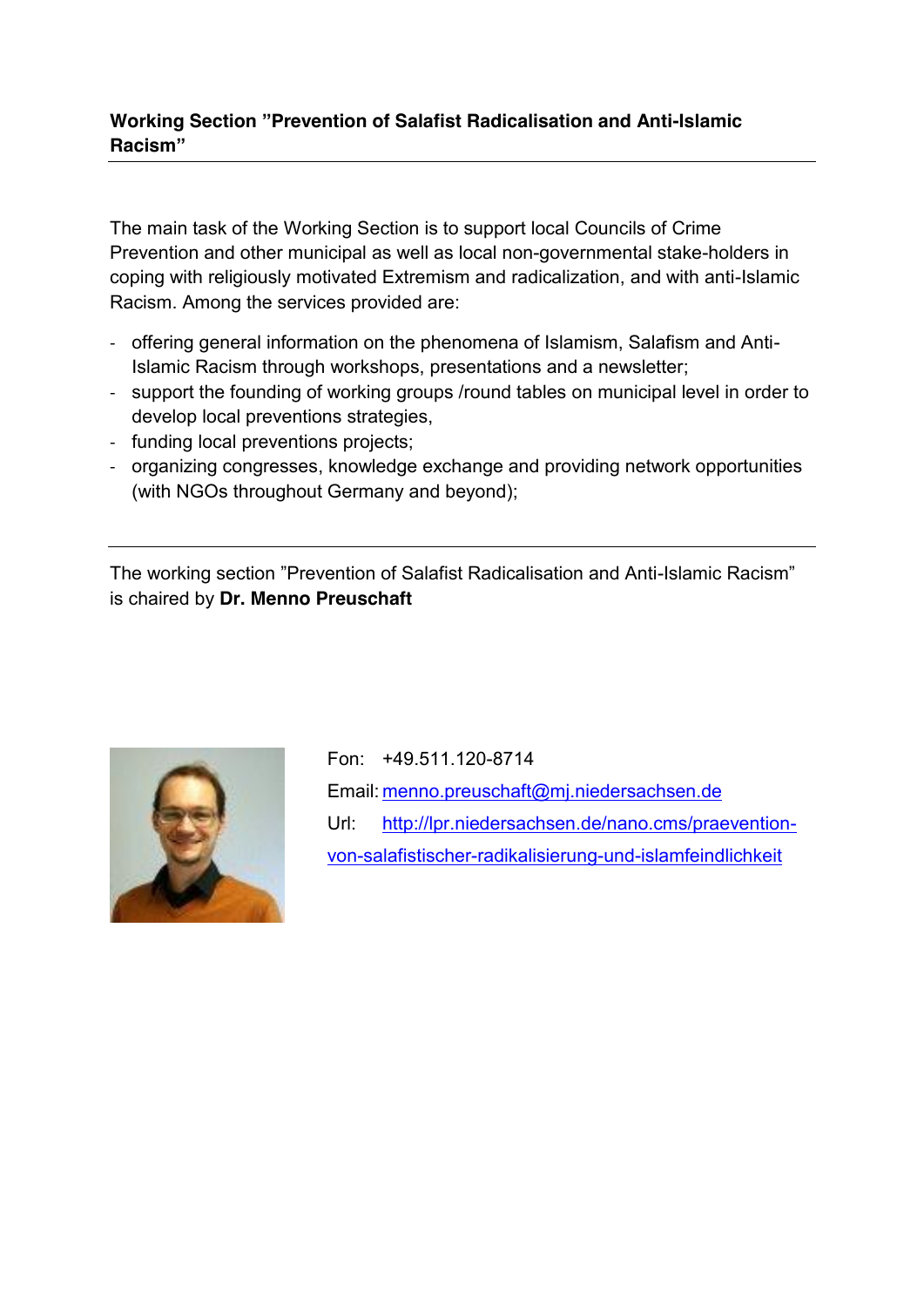## **Working Section "Beccaria quality offensive"**

The main task of the "Beccaria quality offensive" is to improve the quality in Lower Saxony in the field of crime prevention and to enhance specialist competence.

Among the services provided are:

Beccaria-Standards. The standards are available online in different languages: Arabic, Chinese, Croatian, Czech, English, French, German, Hindi, Hungarian, Italian, Japanese, Korean, Lithuanian, Polish, Portuguese, Russian, Spanish, Swedish and Turkish. "Interactive Beccaria-Steps" as a special practice support lead online through all important questions in the process of project management. They are available in English and in German.

Beccaria Training Program. Since 2008 the Crime Prevention Council of Lower Saxony offers annually the "Beccaria Training Program Crime Prevention" The modular qualification "Crime Prevention Specialist" is aimed at all those working in crime prevention that wants to expand their knowledge of criminology, crime prevention and project management.

Beccaria-Portal. The Portal aims at the transfer of knowledge in criminology and crime prevention. The exchange, the dialogue and the networking in the field of crime prevention and promoted through a professional knowledge and information management system.

The working section "Beccaria quality offensive" is chaired by **Dr. Anja Meyer**



Fon: +49.511.120-8726

Email: [anja.meyer@mj.niedersachsen.de](mailto:anja.meyer@mj.niedersachsen.de)

Url: [http://www.beccaria.de](http://www.beccaria.de/) <http://www.beccaria-standards.net/> [http://www.beccaria-portal.org](http://www.beccaria-portal.org/)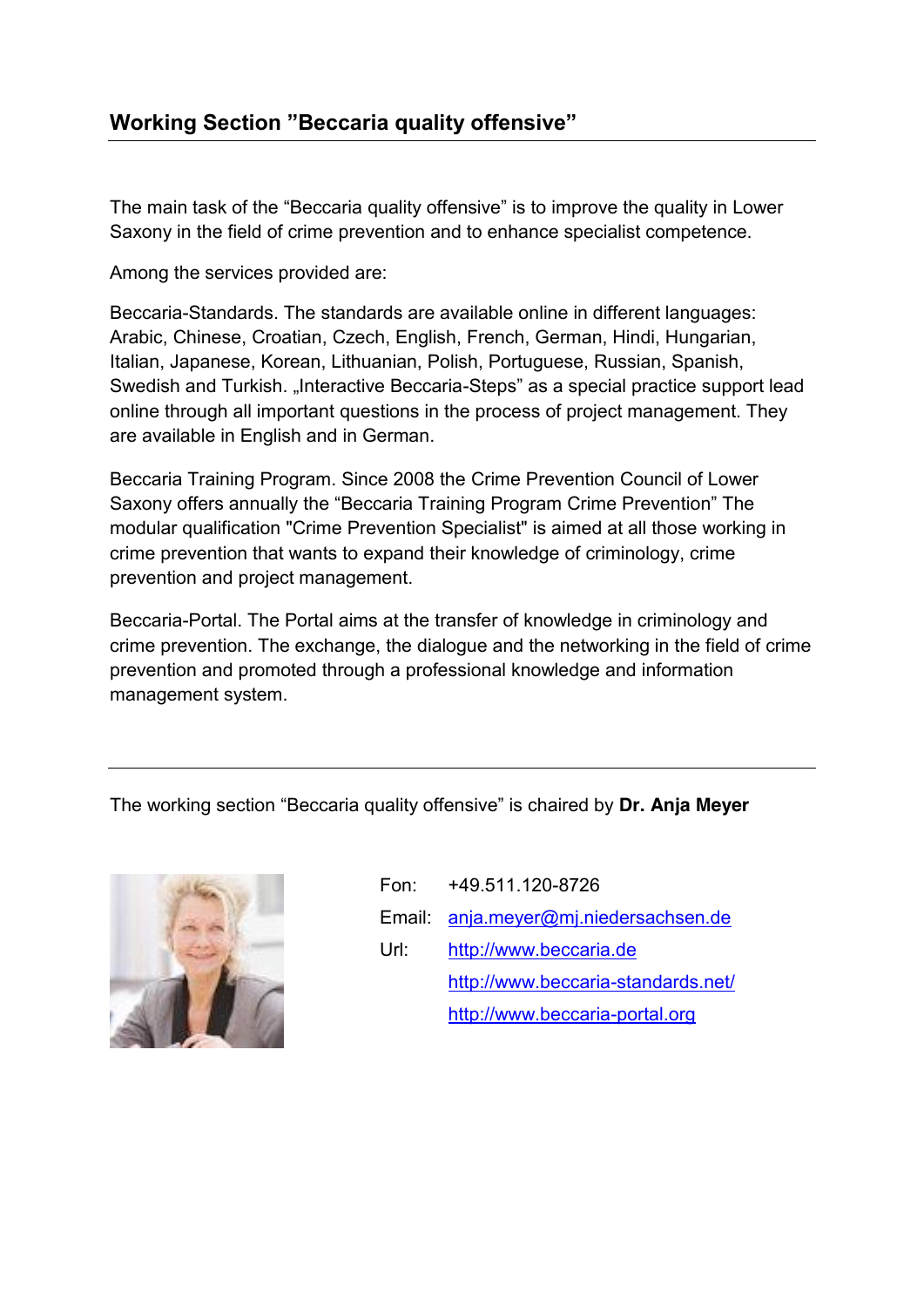With the founding of the Crime Prevention Council of Lower Saxony (CPC) in 1995, a forum for common efforts to prevent crime and increase the citizens' feeling of security was established. The underlying philosophy was that for investigating and countering the causes of crime effectively, shared responsibilities and strategies of society as a whole were required.

More than 250 member organisations from all relevant social sectors, among them some 200 local prevention bodies and networks, contribute with their expertise to concepts concerning public security and support their realisation. Supporting them and linking up their efforts is the primary task of the Crime Prevention Council of Lower Saxony and its secretariat, which is part of the Department of Justice. Several of its projects are funded in the context of a framework-partnership with the European Commission, additional support is provided by the Federal Government and foundations such as the Klosterkammer Hannover.

### **Background**

In Germany, crime prevention is the responsibility of all three levels of government (Federal, State and Municipal). Due to the constitutional principle of subsidiarity, the role of non-governmental organisations and local communities has precedence over activities at the state- or federal level. To coordinate these efforts, crime prevention councils have been established in many municipalities and most states. State crime prevention councils support and advise local crime prevention bodies and networks, disseminate scientific findings and practical experience concerning crime prevention, analyse crime trends and advise the government on issues of crime policy and interdepartmental cooperation in this field.

### **Objectives**

The Crime Prevention Council of Lower Saxony

- strengthens crime prevention at the municipal level
- develops concepts and describes the necessary framework for their implementation
- promotes the ensuring and improvement of quality in crime prevention
- offers a platform for the transfer of knowledge and information
- coordinates and supports networking in crime prevention
- cooperates with institutions relevant to crime prevention including those outside Lower Saxony